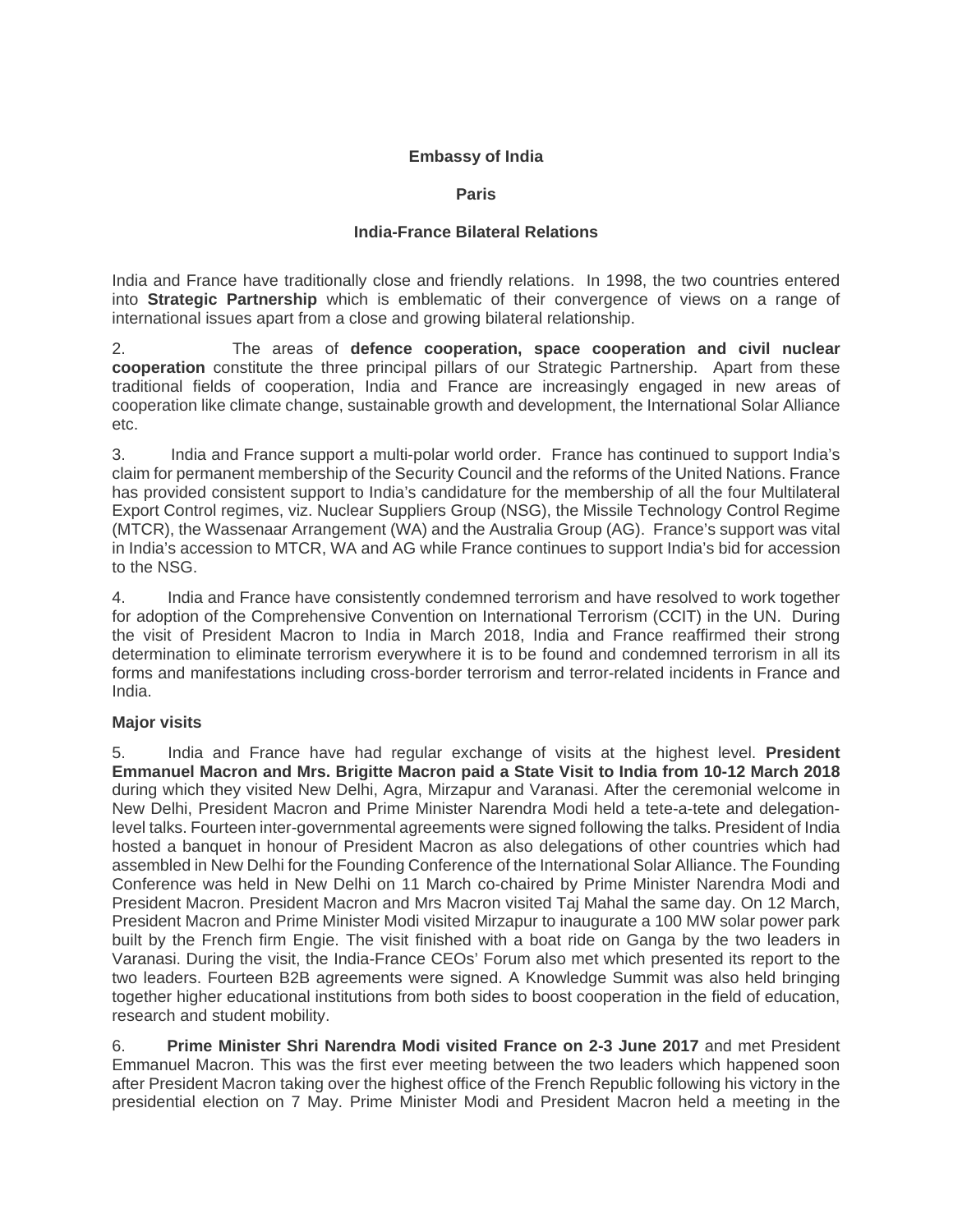restricted format following which the latter hosted a working lunch at the Elysee Palace. The leaders had a joint press engagement in which they gave statements to the press after the lunch. President Macron joined Prime Minister Modi in visiting Arc de Triomphe and laying a wreath to pay homage to the memory of the Indian soldiers who died fighting in defence of France in the two world wars.

7. During the visit, the two leaders reiterated their strong commitment to further strengthen India-France strategic partnership. The Paris Climate Accord and the climate issue was prominently discussed. Prime Minister Modi declared India's unflinching commitment to the Paris Accord and the effort to save environment which is engrained in India's civilizational heritage and ancient philosophical thought. The two leaders also expressed deep concerns on the threat of terrorism to the global community. President Macron stated that he looks forward to visiting India in towards the end of 2017 during which an International Solar Alliance Summit could also be held.

8. Earlier **Prime Minister Modi had paid an official visit to France in April 2015** in what was his first visit to a European country. Apart from tete-a-tete with President Francois Hollande and delegation-level talks, the Prime Minister met the Parliamentary leaders of France led by Mr. Claude Bartolone, President of the French National Assembly and attended business round tables with CEOs of top French companies. Prime Minister also visited the UNESCO where he launched a special website dedicated to the International Day of Yoga. He also visited the Airbus factory in the city of Toulouse.

9. **Prime Minister Modi visited Paris on 29-30 November 2015** to attend the inaugural Leaders' Event at the COP-21 Climate Change Summit. He launched the International Solar Alliance jointly with President Hollande in the presence of UN Secretary General Ban Ki Moon. Along with President Hollande, US President Obama and Microsoft Chairman Bill Gates, he spoke at the event of "Mission Innovation" for promoting renewable energy. As the Paris Agreement was reached on the conclusion of COP-21, President Hollande praised India's contribution and Prime Minister Modi's personal leadership in reaching the historic agreement.

10. **President Hollande**, during his Presidency twice visited India. During his visit in February 2013, he met the political leadership in New Delhi and also visited Mumbai where he interacted with Indian business leaders.

11. **President Hollande visited India from 24-26 January 2016** as the chief guest of the Republic Day celebration. In a historic first, a French military contingent also marched on Rajpath on the Republic Day and thus France became the first ever foreign country to have been invited to participate in the march. President Hollande also visited Chandigarh where the two Leaders addressed the India-France CEOs' Forum. The two Leaders also jointly inaugurated the temporary headquarters of the International Solar Alliance in Gurugram. A joint declaration was issued on the conclusion of the visit and a number of important agreements were signed.

12. **Other recent high level ministerial visits** have been of S/Shri R.K. Singh, MoS (Power and MNRE) for participation in the International Energy Agency Ministerial (November 2017) and the One Planet Summit in Paris (December 2017), C.R. Chaudhary, MoS (Commerce & Industry) (October 2017), Arun Jaitley, Minister of Finance, Defence and Corporate Affairs (June 2017); Ms Nirmala Seetharaman, MoS (I/C) Commerce and Industry (June 2017), Suresh Prabhu, Minister of Railways (April 2016), Smriti Irani, Minister of Textiles (September 2016), Harsimrat Kaur Badal, Minister of Food Processing Industries (October 2016), Dr. Subash Bhambre, MoS for Defence Production (October 2016) and Shri M.J. Akbar, MoS (External Affairs) on 7 March 2017.

13. **From the French side, recent Ministerial visits** have been those of French Foreign Minister Jean-Yves Le Drian (November 2017), Defence Minister Florence Parly (October 2017), then Foreign Minister Jean-Marc Ayrault (January 2017), Defence Minister Jean-Yves Le Drian (February and May 2015, and September 2016) and Christophe Sirugue, Minister of State for Industry (October 2016).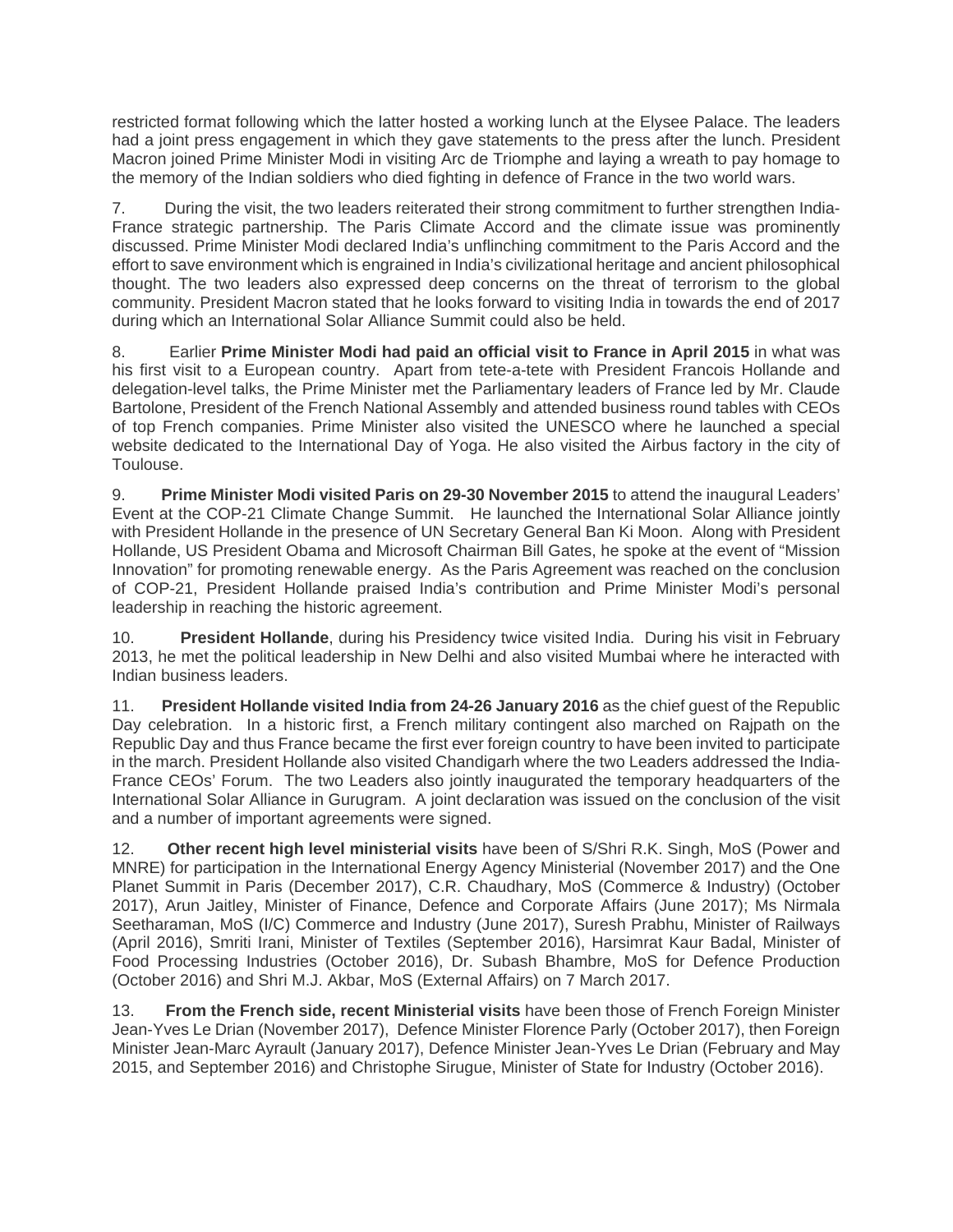### **Institutional Dialogue and cooperation in strategic areas**

14. India and France have a range of regular institutional dialogue. India-France Strategic Dialogue takes place between NSAs from both sides. The last Strategic Dialogue was held in New Delhi on 4 October 2017 between Shri Ajit Doval, NSA and Mr. Philippe Etienne, Diplomatic Adviser to the French President. Annual Foreign Office Consultations were last held on 14 November 2016 in New Delhi led by Foreign Secretary Dr. S. Jaishankar and Mr. Christian Masset, Secretary General of the French Foreign Office. The second bilateral dialogue on Maritime Cooperation was held in New Delhi on 18 January 2017 led by Deputy NSA, Dr. Arvind Gupta and Ms. Marie-Helene Maysonauve, French Special Representative on fight against maritime piracy and Vice Admiral Bonaventure, Defence Maritime Security Coordinator. Joint Working Group on Counter Terrorism (led at the level of Additional Secretary (CT), MEA), Cyber Dialogue (led at the level of Additional Secretary (IO), MEA), Track 1.5 Dialogue (led by Joint Secretary (PP&R), MEA) with the participation of the Observer Research Foundation from our side and the Strategy and Policy Planning Division of the French MFA called CAPS and the Centre for International Studies and Research (CERI as the French acronym stands) are the other active mechanisms.

15. The countries decided to deepen their bilateral strategic partnership by signing various new agreements during the visit of President Macron to India in March 2018. Both countries concluded a bilateral agreement on "Exchange and Reciprocal Protection of Classified or Protected Information". They also issued a "Joint Strategic Vision of India-France Cooperation in the Indian Ocean Region" to maintain the safety of international sea lanes, for countering maritime terrorism and piracy and for building maritime domain awareness. India and France also signed an "Agreement for the provision of reciprocal logistics support between their Armed Forces" to extend logistical support on reciprocal access to their respective facilities for their armed forces.

# **Defence Cooperation**

16. During the visit of President Macron to India, the two countries decided to create an annual defence dialogue at the Ministerial level. Regular exchange of visits at the level of Services Chiefs already takes place. The three services also have regular defence exercises; viz. Exercise Shakti (Army; the last one took place in January-February 2018 in France), Exercise Varuna (Navy; March 2018 in Goa), Exercise Garuda (Air Force; June 2014 at Jodhpur). Apart from service-level staff talks, the two sides have a High Committee on Defence Cooperation (HCDC) which meets annually at the level of Defence Secretary and the French Director General of the Directorate of International Relations and Strategy (DGRIS). The last HCDC meeting was held in New Delhi in March 2016. Apart from this, various staff courses, training programmes etc. also regularly take place.

- 17. Major on-going defence-related projects are the following:
- **Purchase of Rafale aircraft:** The Inter-governmental agreement for purchase of 36 Rafale jets by India in flyaway condition was signed in New Delhi on 23 September 2016 by Raksha Mantri Manohar Parrikar and French Defence Minister Le Drian. Project implementation is underway.
- **P-75 Scorpene Project**: The contract for six Scorpene submarines from M/s DCNS was signed in October 2006. All six vessels are to be built under technology transfer at the Mazagaon Docks Ltd. Project implementation is underway. The first submarine INS Kalvari was commissioned in October 2017.

# **Space Cooperation**

18. India and France have a rich history of cooperation in the field of space going back to fifty years with ISRO and the French Space Agency, CNES carrying on various joint research programmes and launch of satellites. A joint stamp was released to commemorate fifty years of bilateral space cooperation during the visit of PM Modi to France in April 2015.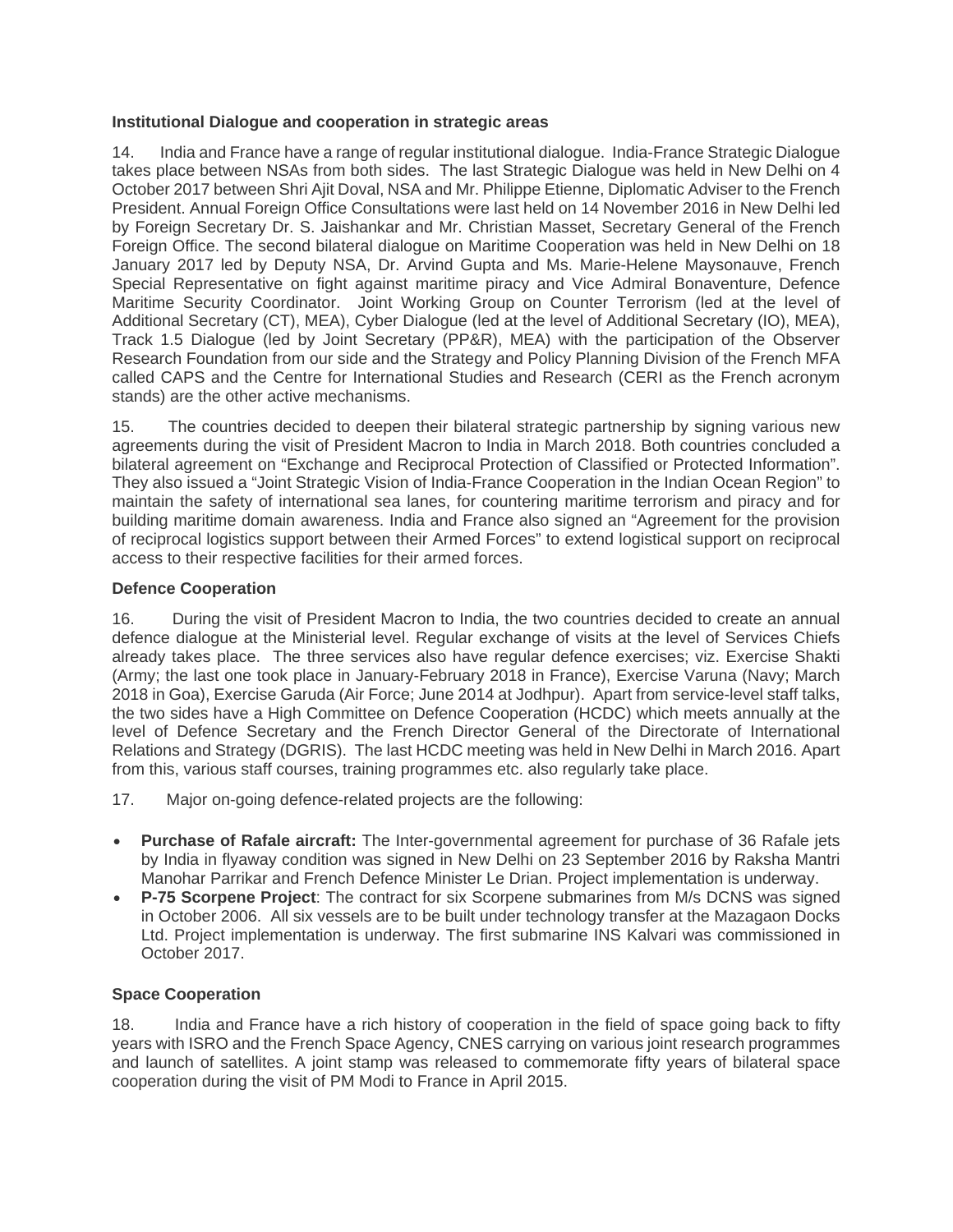19. Building on the historical linkages in the arena of civilian space, both India and France issued a "Joint Vision for Space Cooperation" during the visit of President Macron to India. The Joint Vision spells out the concrete areas of future cooperation in this field. ISRO and CNES will realize their third joint satellite mission – TRISHNA which is meant for eco-system stress and water use monitoring as also accommodation of a French instrument of India's OCEANSAT – 3 satellite. The jointly developed Megha-Tropiques satellite which observes clouds and water vapours over the tropical region continues to be in good health and providing valuable scientific data. A joint Ka-band propagation experiment is also under implementation.

20. M/s Antrix and M/s Airbus Defence and Space have an MoA for commercial cooperation. GSAT-17 was launched from Kourou on 28 June 2017. GSAT-11 is planned to be launched in May 2018. France continues to be a major supplier of components and equipment for the Indian space programme.

# **Civil Nuclear Cooperation**

21. A landmark agreement on civil nuclear cooperation was signed between India and France on 30 September 2008 during the visit of Prime Minister Dr. Manmohan Singh to France. Subsequently, during the visit of President Nicolas Sarkozy to India in December 2010, the General Framework Agreement and the Early Works Agreement between NPCIL and M/s AREVA for the implementation of EPR for the Jaitapur Nuclear Power Project (JNPP) were signed. Following M/s AREVA's restructuring, French utility EDF has now been designated as the lead agency from the French side for negotiations and implementation of the JNPP. EDF and NPCIL signed a revised MoU on 22 March 2016 for the construction of six EPR units at Jaitapur of 1650 MWe each.

22. During the visit of President Macron to India, NPCIL and EDF concluded an Industrial Way Forward Agreement. Both sides reiterated their goal of commencing works at the Jaitapur site around the end of 2018. Both EDF and NPCIL have been directed to accelerate their contractual discussions keeping in view for the project to generate cost-effective electricity.

# **Economic Cooperation**

23. Both India and France have important bilateral investments and trade and commercial cooperation. Almost 1000 French companies are present in India with a total turnover of US\$ 20 billion. French companies have more than 25 R&D centres in India. France is the ninth largest foreign investor in India with cumulative investment of US\$ 6.09 billion from April 2000 to October 2017. In France, about 120 Indian companies are present with an estimated investment stock of Euro one billion and employing 7000 people.

24. In 2017, India France bilateral trade in goods stood at € 10.69 billion, an increase of 24.6% as compared to the previous year. India's exports to France were valued at € 5.35 billion, up 14.49%. French exports to India increased by 36.69% during the same period to € 5.344 billion. However, the overall volume of bilateral trade remains low with India's exports to France being a meagre 0.99% of France's total imports. Bilateral trade in services for year 2016 stood at  $\epsilon$  3.14 billion which was in India's favour with Indian exports standing at € 1.70 billion.

25. A Joint Economic Committee exists at the level of Ministers of Commerce and Foreign Trade from both sides. The latest round of the Joint Committee Meeting took place in Paris on 24 October 2017. The Indian delegation was led by Shri C.R. Chaudhary, MoS for Commerce & Industry and the French delegation was led by Mr Jean-Baptiste Lemoyne, Minister of State for Europe and Foreign Affairs. Shri Chaudhary also met French Foreign Minister Mr Jean-Yves Le Drian and Mr Benjamin Greveaux, Minister of State for Economy. During the visit of President Macron to India, both sides decided to hold annually a Dialogue at the ministerial level to deepen cooperation in the economic and financial sectors.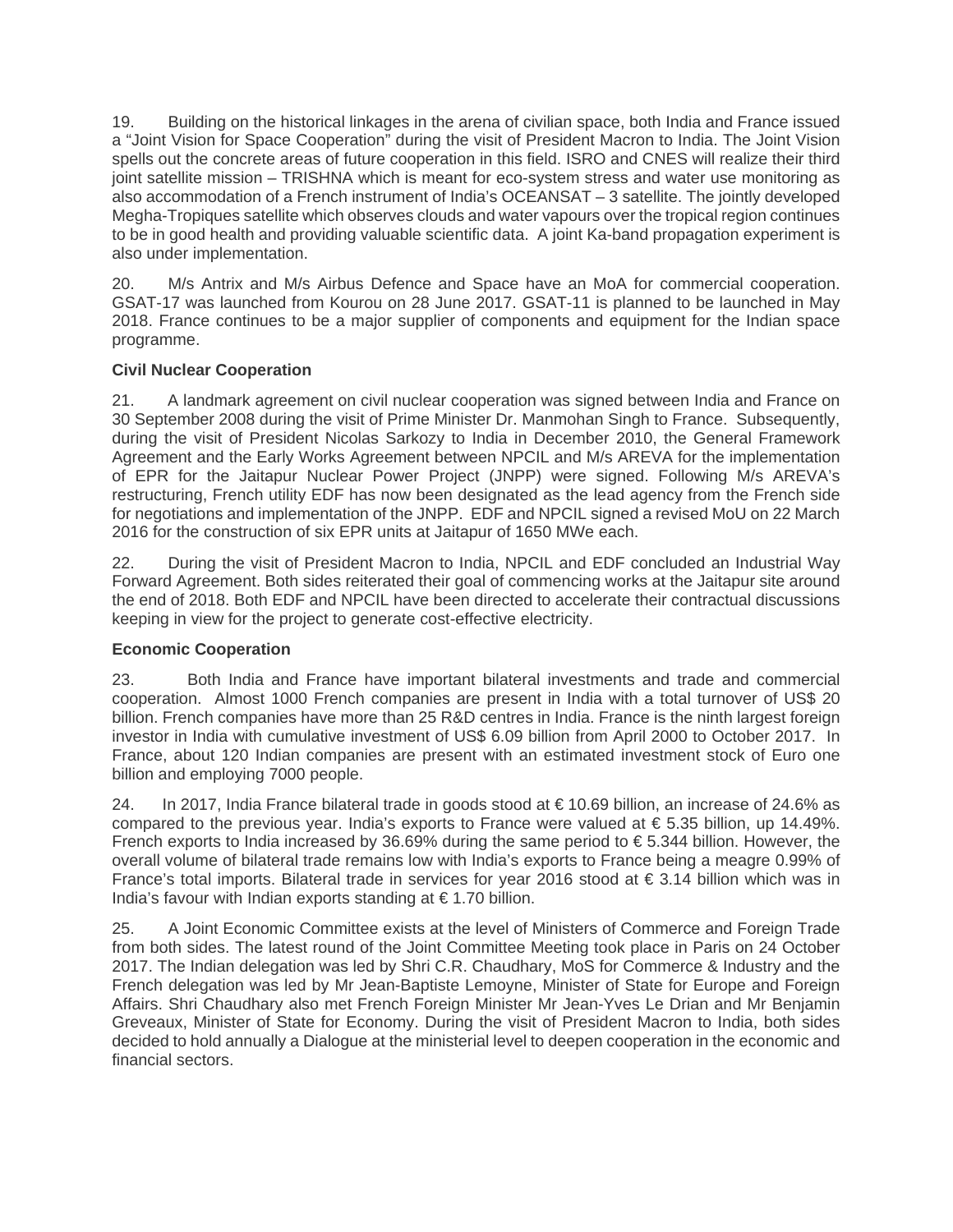26. Seven bilateral joint working groups in various fields exist which are: (i) IT & Telecommunications; (ii) Roads; (iii) Sustainable Urban Development; (iv) Agriculture and Food Processing; (v) Mineral Exploration and Development; (vi) Energy; and (vii) Post.

27. An India-France CEOs' Forum exists at the level of top CEOs from both sides meeting annually and presenting their reports to the Prime Minister of India and President of France. The Forum is led by Mr. Dhruv Sawhney, CEO of Triveni Engineering and Mr. Paul Hermelin, CEO of Capgemini. The last round of CEO's Forum met on 10 March 2018 at New Delhi coinciding with the visit of the French President to India.

28. Almost all the major French companies are present in India including Renault, Saint Gobain, Veolia, Michelin, Capgemini, Sanofi, EDF, Airbus, Lactalis, Sodexho, Total and others. Alstom has won a major project worth Euro 3.2 billion of manufacturing 800 locomotives in Madhepura, Bihar. India's Reliance, Tata, Mahindra and other big companies have tied up joint cooperation with major French companies like Dassault, SAFRAN, Thales and others in the defence sector. French infrastructure companies are looking forward to major opportunities in Indian projects including in smart cities and renewable energy. AFD, the French Agency for Development has extended a loan of Euro 100 million to the Government of India for its Smart Cities Mission. French side has been actively cooperating with various programmes in especially three Smart Cities, viz. Chandigarh, Nagpur and Puducherry. SNCF, the French railways and the Indian Railways have established a Permanent Indo-French Railway Forum. They have been cooperating in the studies for the feasibility of semi-high speed upgrade of Delhi-Chandigarh section and station development study of Ambala and Ludhiana.

29. The Bilateral Investment and Protection Agreement between India and France expired in 2010, ten years after coming into force. GoI would like to replace it with a Bilateral Investment Treaty. A model text of the agreement was proposed by the Indian side in 2015. French side has informed that as all trade-related agreements are subject to the purview of EU, France cannot unilaterally decide in the matter. As declared during the visit of President Macron to India, both India and France support the efforts of India and EU to negotiate a comprehensive EU-India Broad Based Trade and Investment Agreement.

# **Cultural Cooperation**

30. Indian culture enjoys wide admiration among the people of France. ICCR regularly sends Indian cultural troupes to France. An Indian Cultural Centre is proposed to be opened in Paris. The building for the Cultural Centre which was acquired for the purpose is to undergo renovation for which the works are expected to commence soon.

31. As decided during the visit of President Hollande to India in January 2016, ICCR presented the Namaste France cultural festival in France from 15 September to 30 November 2016. The festival brought home to the French audience various manifestations of Indian culture including classical and contemporary dances and music, exhibitions, seminars, food, fashion, films etc. The festival saw more than 80 events presented in more than 40 cities in France and proved to be a great success. The French side presented the French cultural festival Bonjour India in India from November 2017 to February 2018. India will be the Guest of Honour country in the French Book Fair in Paris in 2020 and France will be accorded the same status in the New Delhi World Book Fair in 2022.

32. A Cultural Exchange Programme for the period 2016 to 2018 is under implementation. GoI has also offered five scholarships for study of Sanskrit in India to French nationals. Various other bilateral programmes of cultural cooperation are under implementation. MEA organised a Regional Hindi Conference at INALCO University, Paris from 14-16 September 2016. A Sanskrit Conference was organized by the Mission on 21 June 2017.

# **Cooperation in the fields of S&T and Education**

33. In the field of S&T, the Indo-French Centre for the Promotion of Advance Research (CEFIPRA) based in New Delhi established in 1987 is playing a major role by funding joint proposals for research